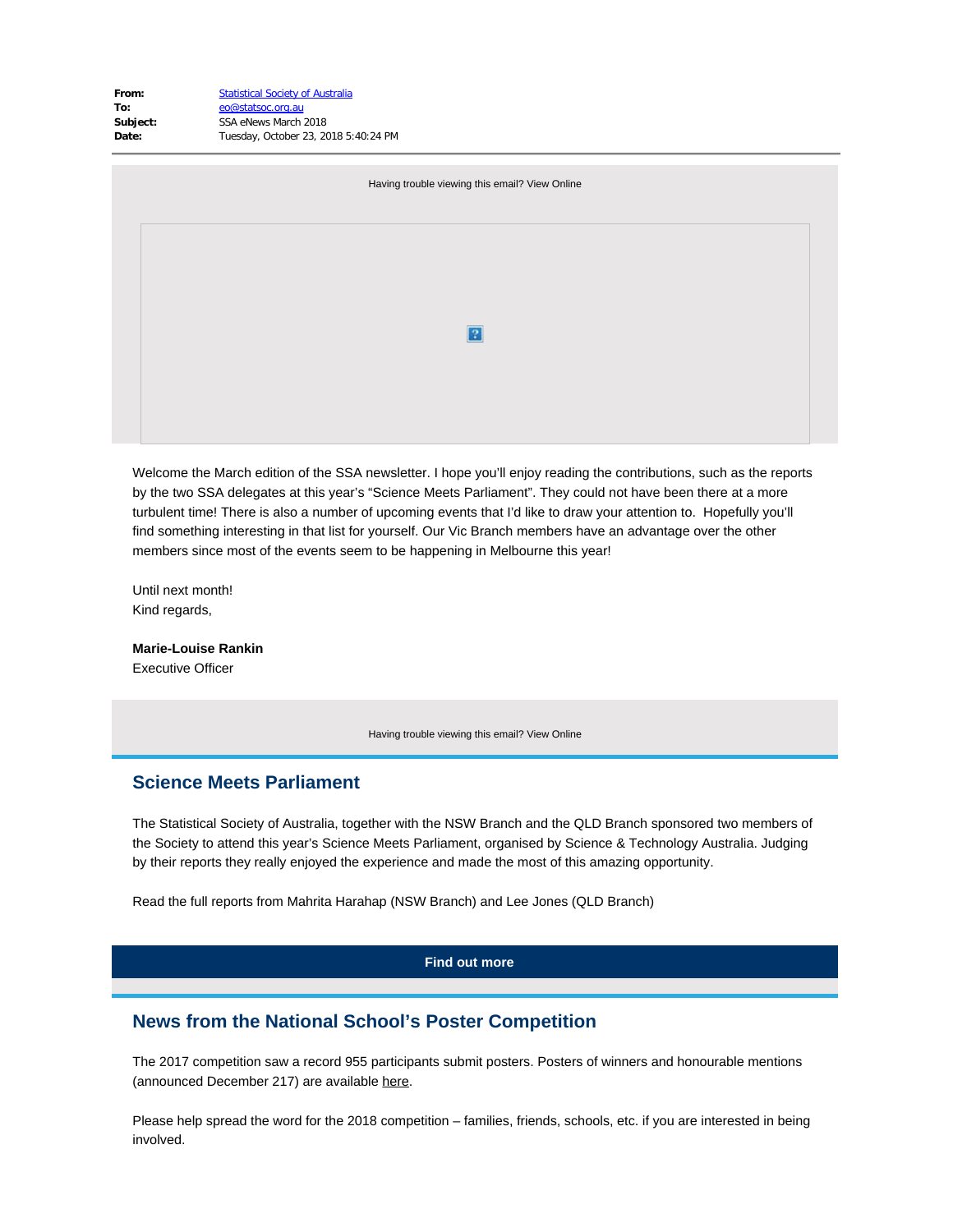And... there is a new Undergraduate Division in 2018 – more info coming soon on the [website](https://www.vision6.com.au/ch/43209/1grzd/2503069/lXZBJsd7slQiIUSEAQkDHeC1_6HO9Fbv.XvMnTsJ.html).

You may also be interested in the 4-minute videos I've created of industry and other experts (NASA, NSWHealth, HVCCC, et al) talking about Statistics in practice, or the 1-minute overview video [here](https://www.vision6.com.au/ch/43209/1grzd/2503956/lXZBJsd7slQiIUSEAQkDbmyLYQ7QPGreqetPW7S7.html).

# **SSA-QLD Travel Grant**

The Statistical Society of Australia QLD Branch is offering one award to fund the participation of a QLD Young Statistician to attend the Biostatistics Conference on 26–30 August 2018 in Melbourne.

# **Golden Jubilee Travel Grant**

Applications are now open for the Golden Jubilee Travel Grant for SSA student and transitional members! If you are planning to travel overseas this year to present at an international conference, click through for more information.

| Find out how to apply | Find out how to apply |
|-----------------------|-----------------------|
|                       |                       |

## **Got an idea for a short statistical video?**

The Australian Academy of Science is keen to produce short topical videos promoting science and, in particular, statistics to the general public. If you have an idea for a short 1 to 2 minute statistical video aimed at public education or topics of public interest then the Academy and the Statistical Society of Australia would like to hear from you.

You can find recent videos and web articles [here](https://www.vision6.com.au/ch/43209/1grzd/2504262/lXZBJsd7slQiIUSEAQkDl.JJdok3U6A10SxYpqaA.html).

Submit video ideas to the Academy via email [here](mailto:videos@science.org.au).

For further information, please contact Paul Richards, Digital Media Strategist, via email [here](mailto:paul.richards@science.org.au), or [email me](mailto:p.baker1@uq.edu.au).

#### **Peter Baker**

Chair of SSA Media and Communications Committee

### **[Find out more](https://www.vision6.com.au/ch/43209/1grzd/2503073/lXZBJsd7slQiIUSEAQkDKdbivrmSaZrtd_P39o81-1.html)**

# **It's time to nominate! Do you know any researchers deserving of recognition?**

The [Science Prizes Calendar](https://www.vision6.com.au/ch/43209/1grzd/2503074/lXZBJsd7slQiIUSEAQkDhNw5RTJQJtpaw0RFtgbv.html) is available to help you track the opportunities such as the Eurekas, FameLab and CRC Innovation awards, which are all open now, and the Academy of Science's honours, which will open soon. The \$750,000 Prime Minister's Prizes for Science opened on 21 February. Across the prizes, it would be great to see more nominations of innovators, more women for the science prizes, and more men for the teacher prizes.

**[Find out more](https://www.vision6.com.au/ch/43209/1grzd/2503075/lXZBJsd7slQiIUSEAQkDC77ocJzeIvIdZEcLqNXc-1.html)**

# **Australian and New Zealand Statistical Journal**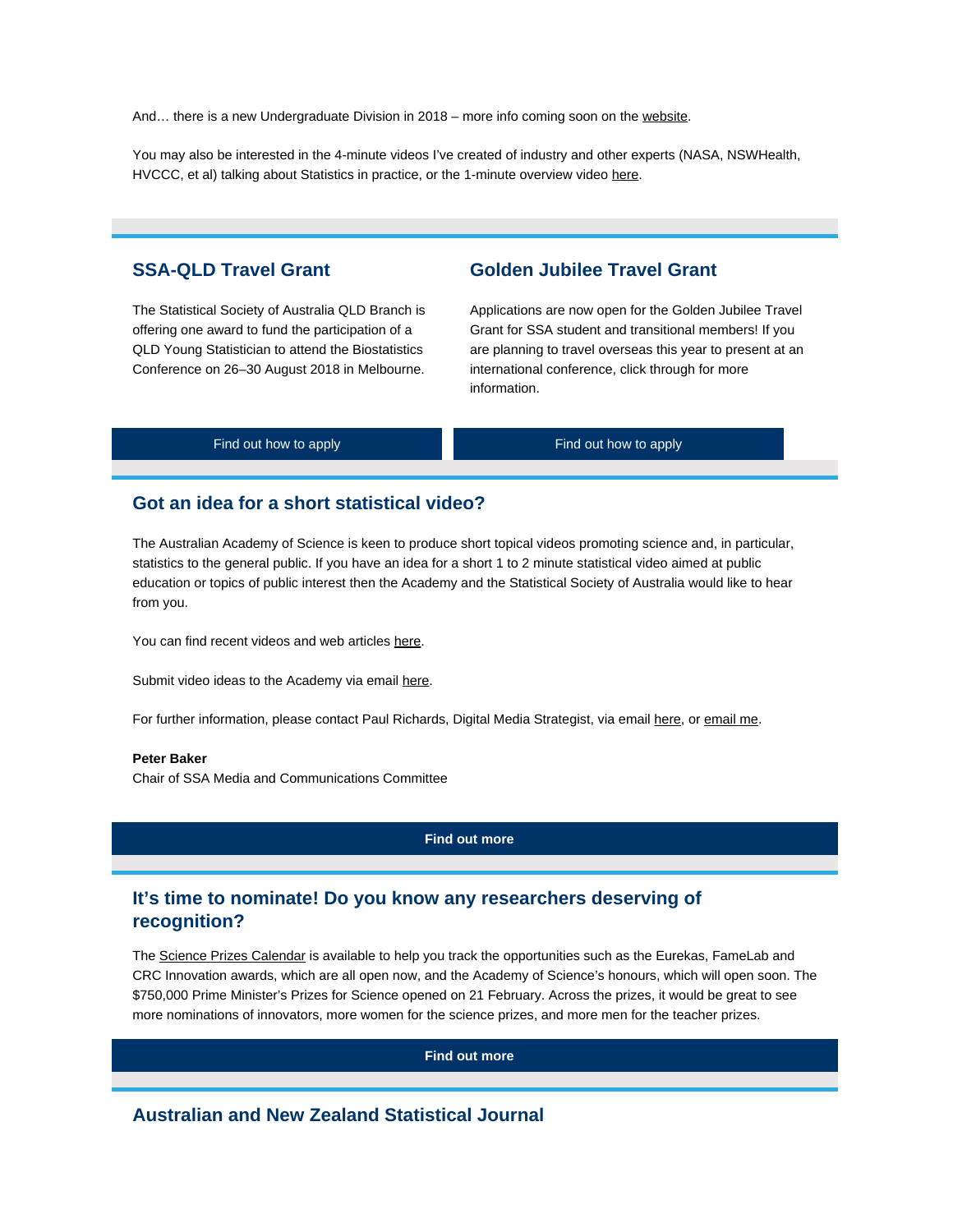Are you aware that every member has online access to the ANZJS? Simply log into your membership profile on the SSA website and click on *ANZJS* in the black ribbon with the menu headings. Your username is your email address. If you have trouble with the password please email me.

### **[Log on here](https://www.vision6.com.au/ch/43209/1grzd/2503076/lXZBJsd7slQiIUSEAQkDxJnHP1yQwlHIKiKxnuVl-1.html)**

# **Australian Survey of Social Attitudes**

ACSPRI contacted the Statistical Society to advertise the opportunity to contribute to [The](https://www.vision6.com.au/ch/43209/1grzd/2503077/lXZBJsd7slQiIUSEAQkDtscy4FVqcxym96eDVk9w.html) [Australian Survey of Social Attitudes \(AuSSA\)](https://www.vision6.com.au/ch/43209/1grzd/2503077/lXZBJsd7slQiIUSEAQkDtscy4FVqcxym96eDVk9w.html), by sponsoring a question or questions relevant to the theme of "Religion".

AuSSA is an important source of data for the scientific study of the social attitudes, beliefs and opinions of Australians, how they change over time, and how they compare with other societies.

## **Does the public understand science?**

With scientific misinformation more pervasive than ever, who is responsible for the public's understanding of research?

Wiley recently conducted a "Perceptions of Public Trust in Science" study, where they asked researchers what skills they think are most important for scientific literacy and how the research community can help improve wider public understanding. Here are the results.

[Find out more](https://www.vision6.com.au/ch/43209/1grzd/2503079/lXZBJsd7slQiIUSEAQkDAvicHId4IlVqhBmXkRnP-1.html)

[Find out more](https://www.vision6.com.au/ch/43209/1grzd/2503078/lXZBJsd7slQiIUSEAQkDSJirhJlrh.IL3mqM3QG6-1.html)

### **Upcoming Events**

**[Estimating the benefits of new treatments \(hosted by Dr Nick Latimer\)](https://www.vision6.com.au/ch/43209/1grzd/2503395/lXZBJsd7slQiIUSEAQkDXVyKnJDCo0wa4tInkntw.html)** 19 March 2018, Sydney. [Find out more](https://www.vision6.com.au/ch/43209/1grzd/2503395/lXZBJsd7slQiIUSEAQkDXVyKnJDCo0wa4tInkntw-1.html).

#### **[Adaptive Trials](https://www.vision6.com.au/ch/43209/1grzd/2490281/lXZBJsd7slQiIUSEAQkDYYSTMQon5wIYSOsbjh5L.html)**

22 March 2018, Melbourne. [Find out more](https://www.vision6.com.au/ch/43209/1grzd/2490281/lXZBJsd7slQiIUSEAQkDYYSTMQon5wIYSOsbjh5L-1.html).

**[Writing Clinical Trial Simulators](https://www.vision6.com.au/ch/43209/1grzd/2490281/lXZBJsd7slQiIUSEAQkDYYSTMQon5wIYSOsbjh5L-2.html)**

23 March 2018, Melbourne. [Find out more](https://www.vision6.com.au/ch/43209/1grzd/2490281/lXZBJsd7slQiIUSEAQkDYYSTMQon5wIYSOsbjh5L-3.html).

**[Clinical Registry Data Analysis using Stata](https://www.vision6.com.au/ch/43209/1grzd/2503397/lXZBJsd7slQiIUSEAQkDzapG9RM2fAb0GDR1w2p_.html)** 19 – 20 April 2018, Melbourne. [Find out more](https://www.vision6.com.au/ch/43209/1grzd/2503397/lXZBJsd7slQiIUSEAQkDzapG9RM2fAb0GDR1w2p_-1.html).

**[Computational and Applied Statistics \(CAS2018\) workshop](https://www.vision6.com.au/ch/43209/1grzd/2503398/lXZBJsd7slQiIUSEAQkDZcGN7uDgOBdVJATSKxSF.html)**

2-5 July 2018, Melbourne. [Find out more](https://www.vision6.com.au/ch/43209/1grzd/2503966/lXZBJsd7slQiIUSEAQkDxjSyNSe9LYYT5s8dGg2O.html).

**[Sports Analytics & Sports Technology Conference \(SAC\) Australia](https://www.vision6.com.au/ch/43209/1grzd/2503400/lXZBJsd7slQiIUSEAQkDt2opPBn1jI5fgWyZFGcU.html)** 10 August 2018, Melbourne. [Find out more](https://www.vision6.com.au/ch/43209/1grzd/2503400/lXZBJsd7slQiIUSEAQkDt2opPBn1jI5fgWyZFGcU-1.html).

**[Joint International Society for Clinical Biostatistics and Australian Statistical Conference 2018](https://www.vision6.com.au/ch/43209/1grzd/2503406/lXZBJsd7slQiIUSEAQkDlssmjm2mo7YDTy7EA_Bi.html)** 26-30 August 2018, Melbourne. [Find out more](https://www.vision6.com.au/ch/43209/1grzd/2503406/lXZBJsd7slQiIUSEAQkDlssmjm2mo7YDTy7EA_Bi-1.html).

### **[Early Career Researchers' Day](https://www.vision6.com.au/ch/43209/1grzd/2503402/lXZBJsd7slQiIUSEAQkDa8KjZtK6xjQRaocEasDY.html)**

30 August 2018, Melbourne. [Find out more](https://www.vision6.com.au/ch/43209/1grzd/2503402/lXZBJsd7slQiIUSEAQkDa8KjZtK6xjQRaocEasDY-1.html).

And don't miss ACSPRI's 2 Day Master-classes and Workshops in Melbourne. [Find out more](https://www.vision6.com.au/ch/43209/1grzd/2503967/lXZBJsd7slQiIUSEAQkD2CtcmukSsZAbFxLEe4KZ.html).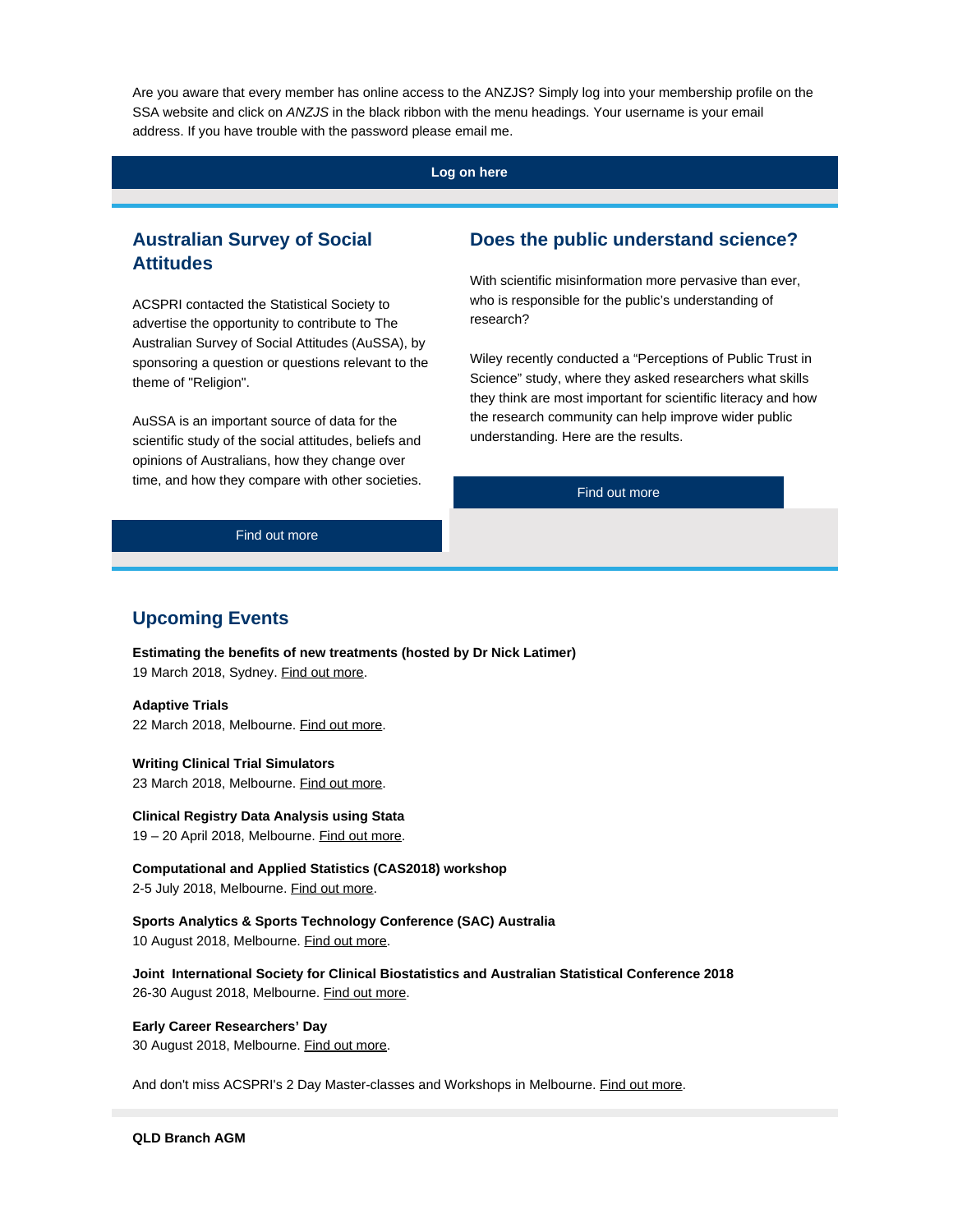4:30pm, Tuesday 20 March, 2018 The Gibson Room 1064, Z Block, Gardens Point Campus, QUT. [Find out more.](https://www.vision6.com.au/ch/43209/1grzd/2503969/lXZBJsd7slQiIUSEAQkDt4Fv1SGAy4X9A2GjdkIm.html)

The AGM will be followed by an ordinary branch meeting at 5:15PM at the same venue. Members and guests are welcome to join the speaker afterwards at a nearby restaurant. **Topic:** The crisis in health and medical statistics **Speaker:** Professor Adrian Barnett, Queensland University of Technology

[Find out more](https://www.vision6.com.au/ch/43209/1grzd/2503970/lXZBJsd7slQiIUSEAQkDe4_f16k6Bf2PEoGqqRZL.html) about the speaker and see the abstract.

### **Canberra Schedule 2018**

The Canberra branch of the SSA is pleased to present our [meeting schedule for 2018](https://www.vision6.com.au/ch/43209/1grzd/2458025/lXZBJsd7slQiIUSEAQkDVodxkqfYrimR_sT6IDPJ.html). Please see the link at the top of that web page for a poster of the schedule containing our statistically and practically awesome lineup of speakers for the year!

### **Canberra Branch AGM**

Tuesday March 27, 2018 Australian National University **Topic**: Branching process in Population Genetics: Mitochondrial Eve and genetic mutations **Speaker**: Conrad Burden, MSI, ANU

Please save the date in your diary! More details will become available in due course [here](https://www.vision6.com.au/ch/43209/1grzd/2458025/lXZBJsd7slQiIUSEAQkDVodxkqfYrimR_sT6IDPJ-1.html).

#### **VIC Branch AGM**

5pm, Tuesday 27 March, 2018 Peter Hall Building Tea Room, the University of Melbourne **Topic:** Data and Decision-Making: Informative Missingness, Recommender Systems, and Personalised Medicine **Speaker:** Howard Bondell, Professor of Statistics and Data Science, University of Melbourne

To be followed by the seminar at 6pm (seminar location to be confirmed).

[View the abstract here](https://www.vision6.com.au/ch/43209/1grzd/2435526/lXZBJsd7slQiIUSEAQkDRoyx2EUvUGwpdJh2P31U.html).

### **Methods of Official Statistics - Workshop**

10 May 2018

SSA Official Statistics Section in conjunction with the Australian Bureau of Statistics is holding a one day workshop on 10 May The focus on the day is the application of State Space Methods to the production of official statistics.

There will be opportunity for short presentations on any topic with connection to official statistics: this may be attractive to people who intend presenting at the forthcoming ASC and wish to give a dry run with the opportunity for constructive discussion.

The workshop will make use of ABS videoconferencing facilities in all its offices - accessible by non-staff members who have registered for the event.

Look out for details in later notices Contact: [Stephen Horn](mailto:srthorn@effect.net.au) [\(SSA\)](mailto:srthorn@effect.net.au?subject=Official%20Statistics)/ Paul Schubert (ABS)

www.statsoc.org.au